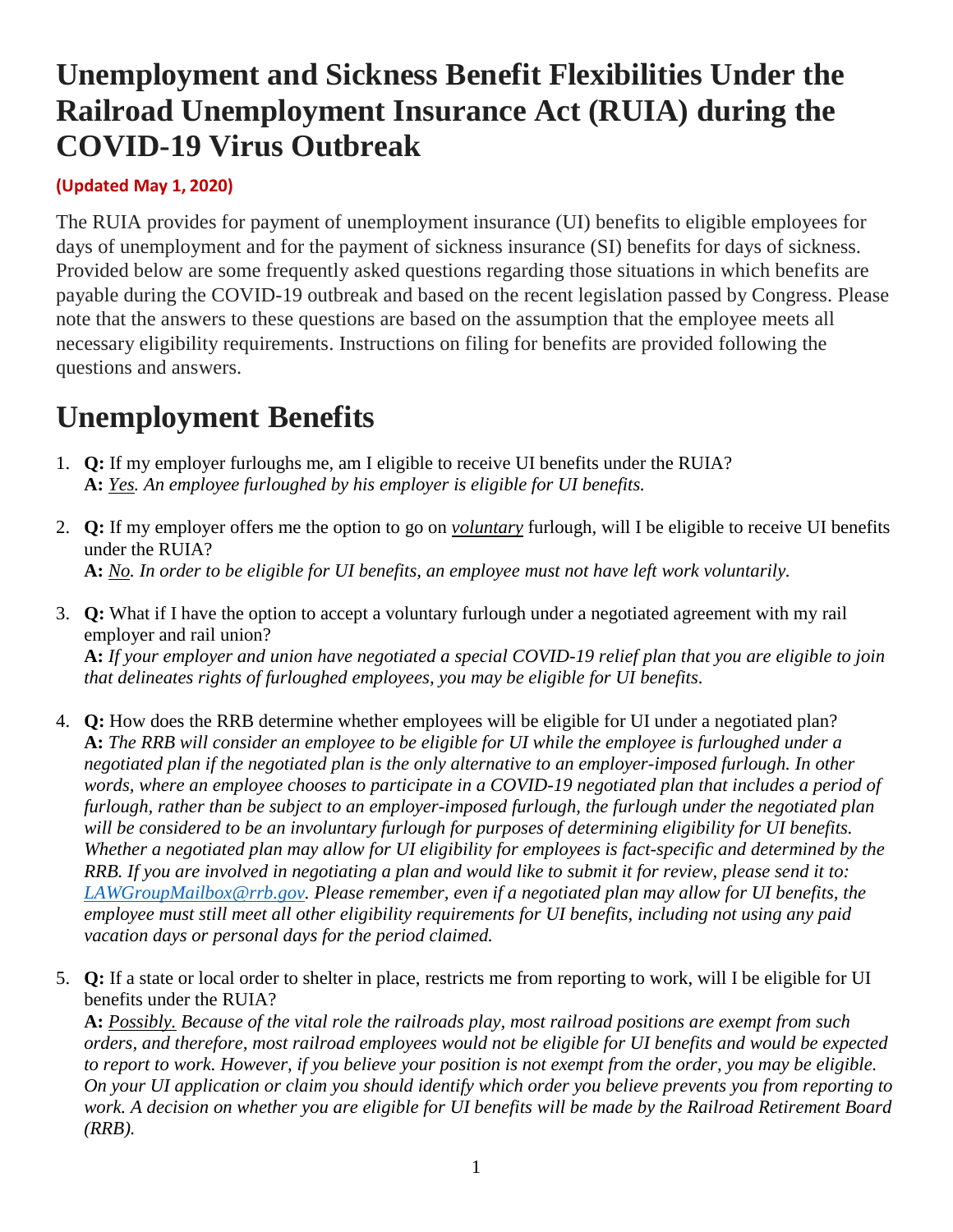6. **Q:** If I decide to self-quarantine due to concerns about possible exposure to COVID-19, but am not experiencing any symptoms and have not been told by my employer to refrain from reporting for work, am I eligible for UI benefits?

**A:** *No. Among the eligibility requirements for UI benefits, an employee must be available for work. An employee who opts to self-quarantine is not available for work.*

## **Sickness Benefits**

7. **Q:** If my employer instructs me to quarantine and not to report for work due to exposure or possible exposure to COVID-19, will I be eligible for benefits?

**A:** *Yes. An employee who is quarantined is not available for work, and therefore not eligible for UI. However, if due to exposure or potential exposure to COVID-19, the employee is instructed to quarantine, the employee would be eligible for SI benefits. A copy of the instruction from the employer will serve as proof of the medical restriction. If the employee does not have a copy of the instruction from his employer, or if the instruction was not written, the employee may submit a completed [RRB Form G-93](https://rrb.gov/sites/default/files/2020-04/G-93%20%2809-18%29%20Statement%20of%20Clmnt%20or%20Other%20Person.pdf) describing the direction received from the employer.*

- 8. **Q:** If I report for work but am sent home by my employer because of possible exposure to COVID-19 through a coworker, but I am experiencing no symptoms, will I be eligible for benefits? **A:** *Yes. See the answer to Question 5.*
- 9. **Q**: If I am experiencing symptoms of COVID-19 and I am subject to instructions from a health care provider or public health official to quarantine, am I eligible for SI benefits during the period of the quarantine?

**A:** *Yes. An employee unable to work due to sickness is eligible for SI benefits. A copy of the quarantine instruction will be acceptable proof. If the employee does not have a copy of the instruction, or if the instruction was not written, the employee may submit a completed [RRB Form G-93](https://rrb.gov/sites/default/files/2020-04/G-93%20%2809-18%29%20Statement%20of%20Clmnt%20or%20Other%20Person.pdf) describing his or her symptoms, and the instruction. The completed RRB Form G-93 will only be sufficient proof for one claim period. After the initial claim period, the employee will need to provide a copy of the quarantine instruction.*

10. **Q:** If I test positive for COVID-19 am I eligible for SI benefits?

**A:** *Yes. If you test positive for COVID-19, you are eligible for SI benefits. Documentation of the positive test should be submitted with your SI application/claim and SI benefits will be payable until your doctor releases you to return to work.*

## **Coronavirus Aid, Relief, and Economic Security (CARES) Act**

- 11. **Q:** Are there provisions which extend the unemployment periods for which UI benefits can be paid? **A:** *Yes. The CARES Act amends the extended benefits to be available to individuals who received normal UI benefits during the period beginning July 1, 2019, and ending June 30, 2020. No extended benefit period under this provision will begin after December 31, 2020.*
	- *An employee with less than 10 years of service will now be eligible to receive up to 65 days of extended benefits within 7 consecutive 2-week registration periods.*
	- *An employee with 10 or more years of service would be eligible for an additional 65 days of extended benefits, for a total of 130 days within 13 consecutive 2-week registration periods*.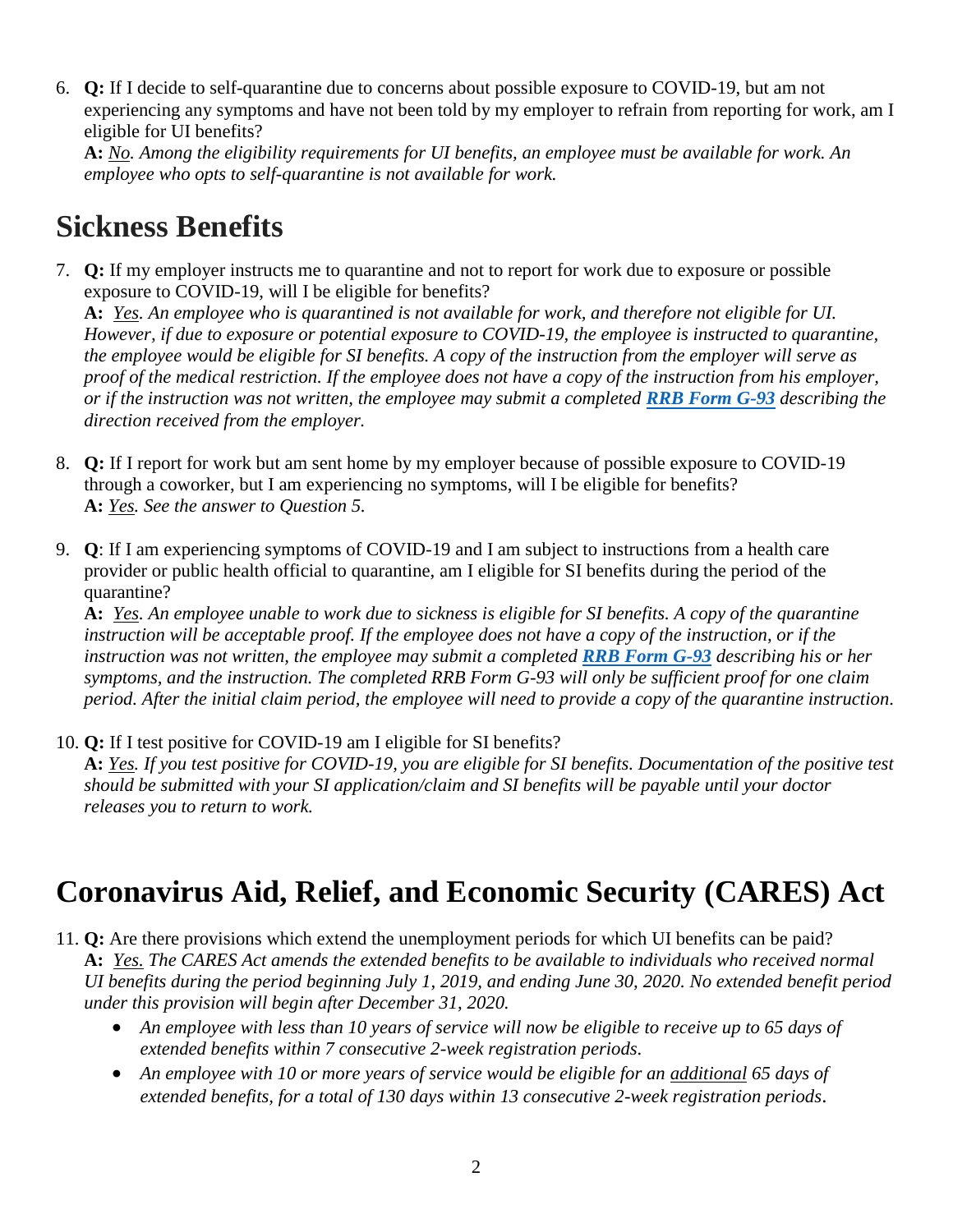- 12.**Q:** Are RUIA claimants eligible for the enhanced CARES Act payments? **A:** *Yes, IF the benefits are UI benefits. The CARES Act provides a \$1,200 recovery benefit to a qualified employee for any UI registration period beginning on or after April 1, 2020, but no later than July 31, 2020.*
- 13. **Q:** How do I know if I am an employee considered qualified for the additional CARES Act payment? **A:** *You are eligible for the special CARES Act payment(s) for registration periods for which (1) you are receiving UI benefits or (2) you would be receiving UI benefits if you had not already exhausted UI benefits for benefit year 2019. The benefit year for 2019 began on July 1, 2019, and will end June 30, 2020.*
- 14. **Q:** Does the CARES Act include a provision to waive the 7-day waiting period for UI or SI benefits under the RUIA?

**A:** Yes. *The CARES Act waives the 7-day waiting period for both UI and SI benefits under the RUIA for any registration period that begins on or after March 28, 2020, and ends on or before December 31, 2020. (Note, this is the only provision of the CARES Act that applies to both UI and SI benefits.)*

15. **Q:** Will the RRB be able to pay eligible employees the additional UI benefits and eliminate the seven day waiting period for both UI and SI immediately?

**A:** *No. However, employees will receive retroactive payments of additional monies in the future. The RRB is working diligently to make the necessary adjustments to its applications and systems so that we can pay employees the additional benefits and eliminate the waiting period as soon as possible.*

16. **Q:** Will I lose benefits which would have otherwise been payable to me during the time in which the RRB updates its applications and systems to implement the CARES Act?

**A:** *No. If you are eligible for RUIA benefits, you should file as you normally would and benefits will be computed and paid using the rules existing prior to the CARES Act. Additional benefits due under the CARES Act will be paid retroactively once the RRB's systems are updated to properly implement the provisions of the CARES Act.*

17. **Q:** Are the benefits payable under the CARES Act subject to sequestration, similarly to other benefits payable under the RUIA?

**A:** *No. Benefit payments issued under the CARES Act are not subject to sequestration. Normal UI and SI benefits as well as normal extended UI and SI benefits will still be subject to sequestration.*

18. **Q:** What are PUA benefits?

**A:** *The CARES Act created a new temporary federal program called Pandemic Unemployment Assistance (PUA). In general, PUA provides up to 39 weeks of unemployment benefits to individuals not eligible for regular unemployment compensation or extended benefits, including those who have exhausted all rights to such benefits.*

19. **Q:** If I am not eligible for or have been denied unemployment benefits under the RUIA, am I eligible for PUA benefits?

**A:** *Possibly. The PUA program is administered by individual states, not the RRB. For eligibility information, and to find the application process in each state, visit the Unemployment Benefit Finder at [https://www.careeronestop.org/LocalHelp/UnemploymentBenefits/Find-Unemployment-Benefits.aspx.](https://www.careeronestop.org/LocalHelp/UnemploymentBenefits/Find-Unemployment-Benefits.aspx)*

20. **Q:** Is the RRB going to pay the one-time-only economic relief payment available to individuals with income of \$99,000 or less and couples with income of \$198,000 or less?

**A:** *No. The Department of the Treasury will be responsible for making those payments. Additional information regarding the one-time-only economic relief payments can be found at the following link: [https://www.irs.gov/newsroom/economic-impact-payments-what-you-need-to-know](https://rrbexchcas01.usrrb.ad.local/owa/redir.aspx?C=-k5Ta3jixtIKYRd7G_id95F865PHlmntmok_yiBTKSnhxFwojNbXCA..&URL=https%3a%2f%2fwww.irs.gov%2fnewsroom%2feconomic-impact-payments-what-you-need-to-know)*